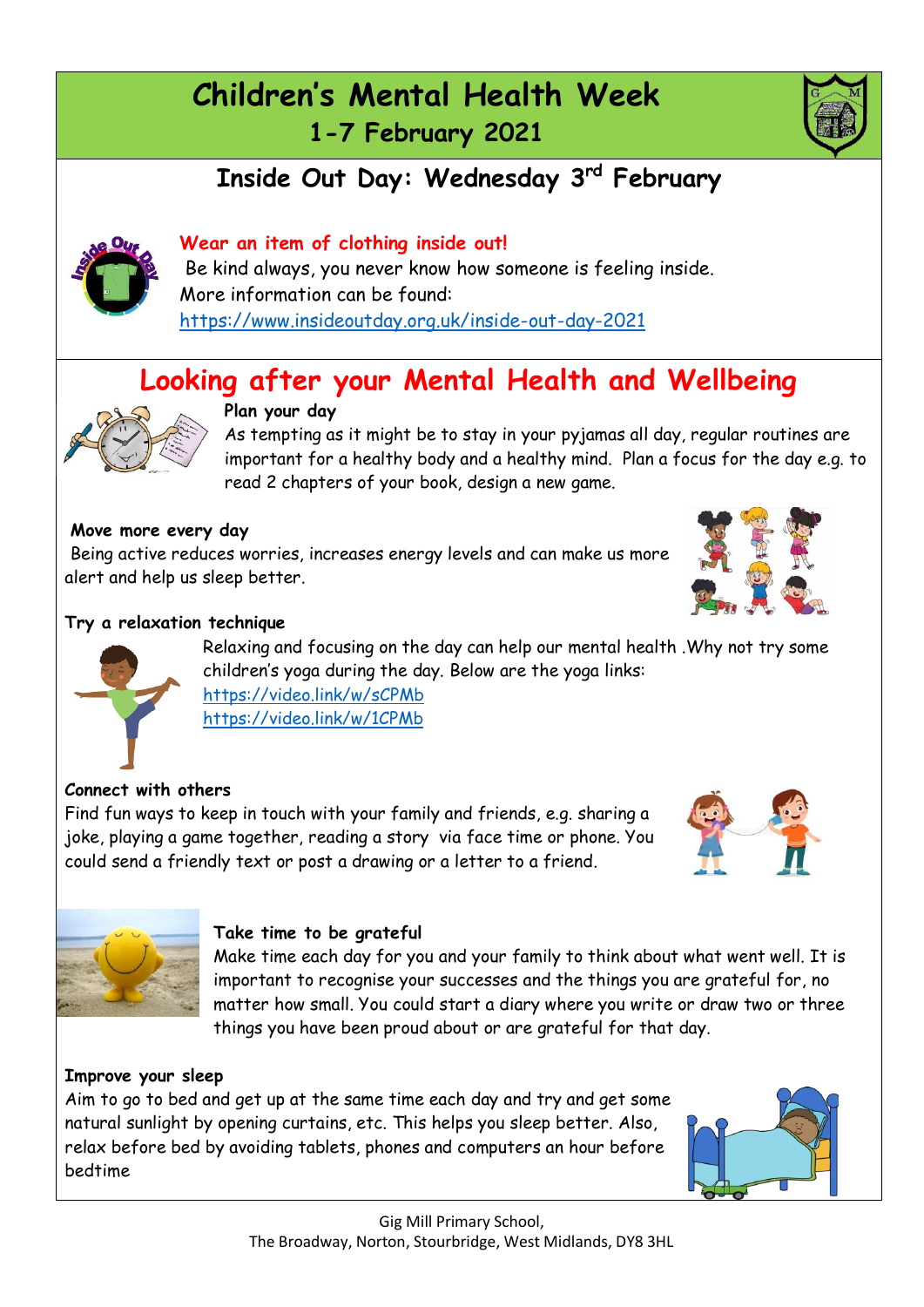### **Support and advice for Parents and Children**



This website from the NHS offers expert advice and practical tips to help you look after your child's mental health and wellbeing as well as the rest of the family: <https://www.nhs.uk/oneyou/every-mind-matters/>



The NSPCC are offering support and advice if you feel your child is struggling with their mental health and anxiety due to the coronavirus. More information and advice can be found on their website:

[https://www.nspcc.org.uk/keeping-children-safe/coronavirus](https://www.nspcc.org.uk/keeping-children-safe/coronavirus-advice-suppport-children-families-parents)[advice-suppport-children-families-parents](https://www.nspcc.org.uk/keeping-children-safe/coronavirus-advice-suppport-children-families-parents)



Young Minds – [https://youngminds.org.uk](https://youngminds.org.uk/)

### **Communicate any concerns with school**

If you have any worries or concerns about your child's wellbeing, then please let school know.



We have been using this approach with children for the past 2 years. It is important to look after our mental health.

Here are five things that, according to research, can really help to boost our mental wellbeing.



Gig Mill Primary School, The Broadway, Norton, Stourbridge, West Midlands, DY8 3HL